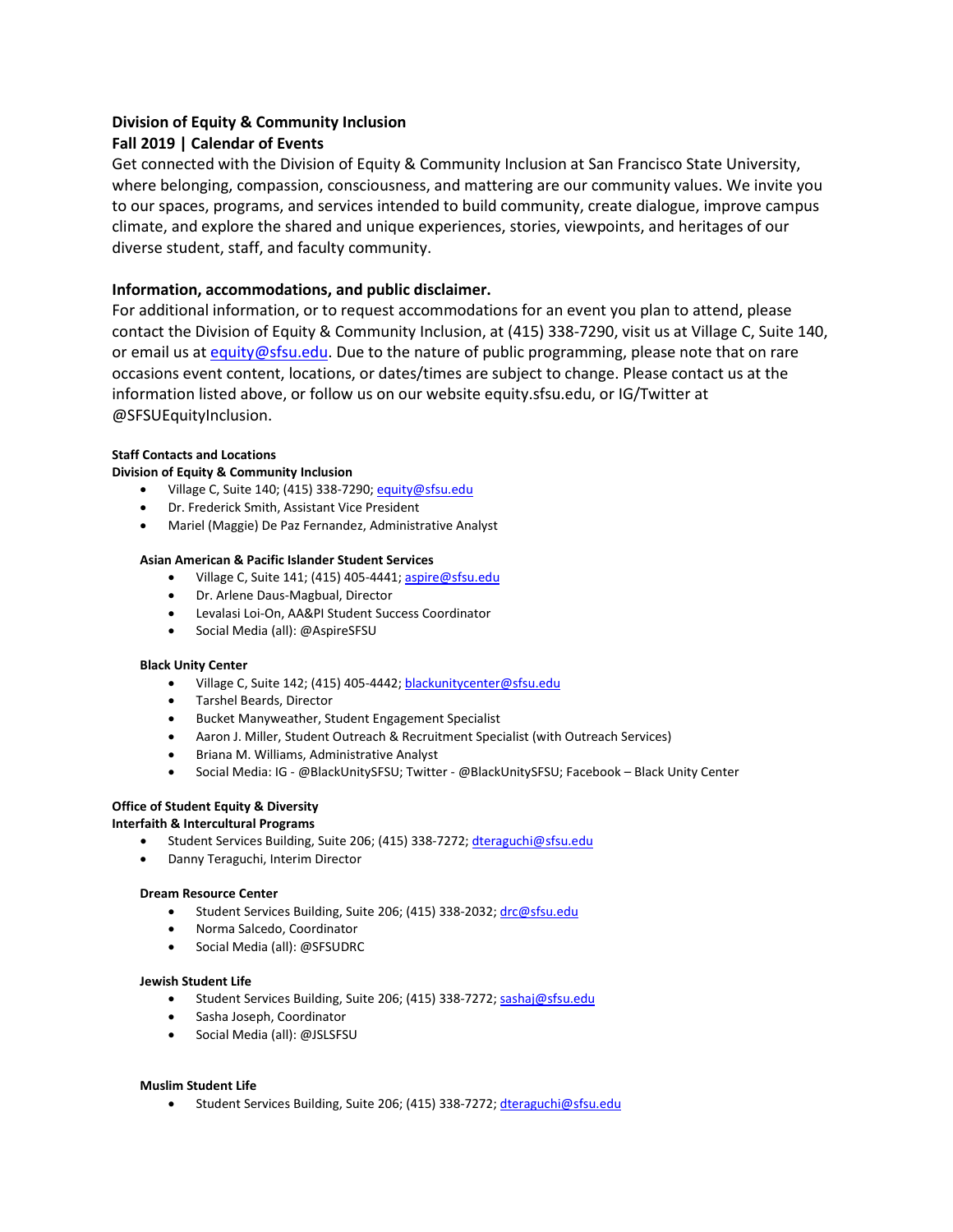# **SEPTEMBER 2019**

# **WEDNESDAY, SEPTEMBER 4**

# **SCHOLAR PLATICAS CON PROFES**

12 - 2 pm ● SSB 206

2<sup>nd</sup> Floor ● Student Services Building

Cuentos (stories/storytelling) are important within Latinx communities. With this program series, we'll hear stories of how some of our Latinx staff and faculty got to their present-day positions in life. From academics, to family, to romance, and more... join fellow Latinx SF State students, staff, and faculty scholars as we share our wealth of knowledge with each other. Come and go as your schedule permits. Refreshments provided.

# **ASPIRE WELCOME MIXER**

1 – 3 pm ● Asian American & Pacific Islander Student Services

1st Floor ● Library 121

Welcome (back) to SFSU! Join us for our first campus-wide event of the semester - meet new people, break bread with community, and learn about campus and community resources supporting Asian American & Pacific Islander students. Presented by Asian American & Pacific Islander Student Services and ASPIRE (Asian American & Pacific Islander Retention and Education).

### **ONE-ON-ONE WITH TB**

1- 3 pm ● Black Unity Center 1st Floor ● Village C, Suite 142 All students are invited to come to the Black Unity Center to chat and enjoy 1:1 time with the new Director Tarshel Beards. Snacks provided.

# **BLACK UNITY MIXER**

2 - 5 pm ● Black Unity Center 1st Floor ● Village C 142 Come join us at the Black Unity Center for community, food, and more! This mixer is open to all students, staff, and faculty who want to learn more about the Black Unity Center's space, staff, and services.

# **THURSDAY, SEPTEMBER 5**

# **OPEN HOUSE: DIVISION OF EQUITY & COMMUNITY INCLUSION**

3 – 5 pm ● Village C, Suite 140, and Student Services Building, Suite 206

Whether you are new to campus, or a seasoned students/staff/faculty, we invite you to learn about the departments that make up DECI: Asian American & Pacific Islander Student Services, Black Unity Center, and Office of Diversity & Student Equity (Dream Resource Center, Jewish Student Life, and Muslim Student Life). Meet the team, pick up some snacks, connect with new and returning friends, and to get to know our spaces!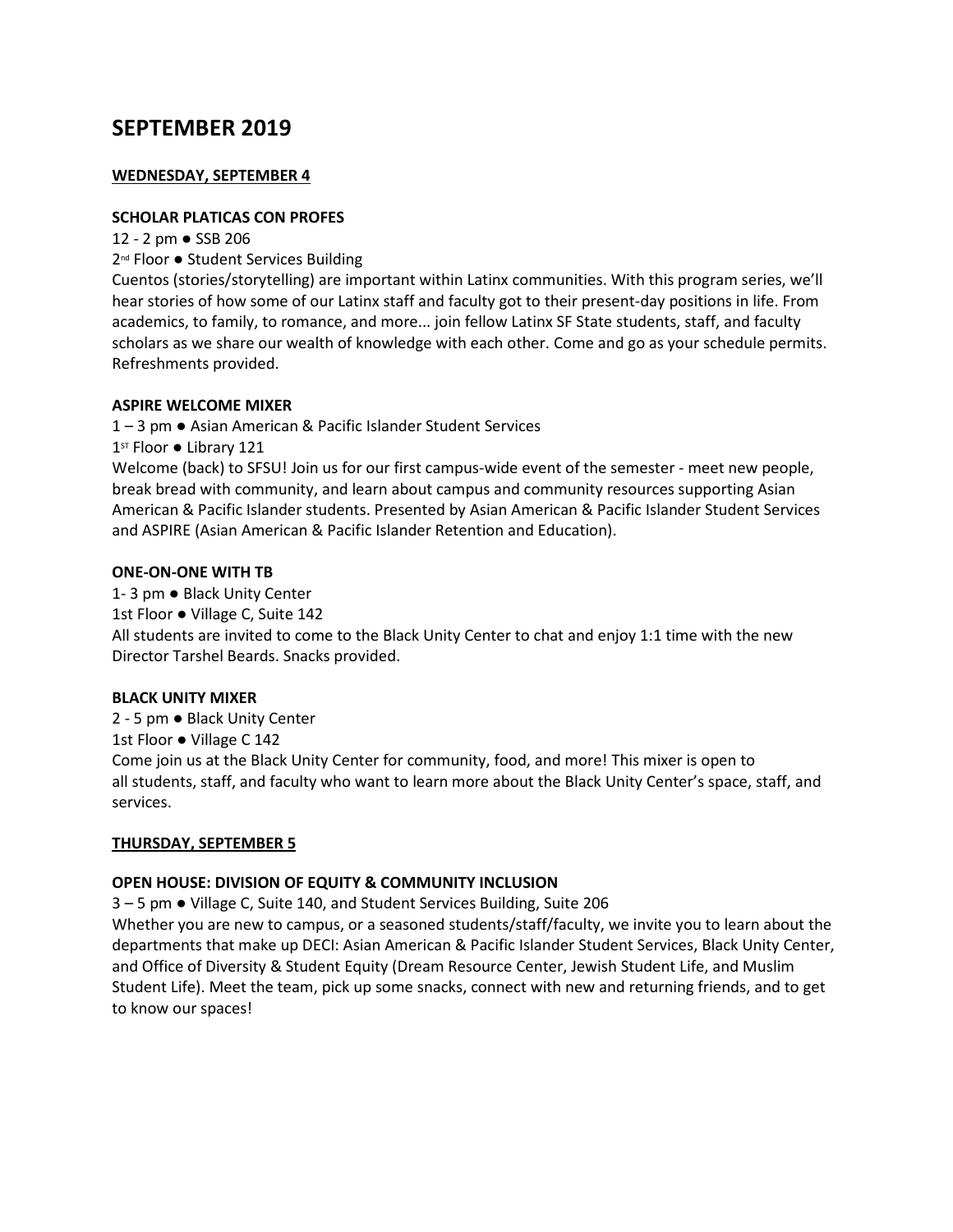### **FRIDAY, SEPTEMBER 6**

#### **THE FRIDAY LUNCH & LEARN SERIES: EXPRESS YOURSELF – TIME, PLACE, MANNER**

12:10 - 1 pm ● SSB 304

3<sup>rd</sup> Floor ● Student Services Building

Bring your lunch and join us for this Friday lunchtime series where we can begin to learn ways to help improve the climate in our various settings on and off campus. Today, we're exploring the topic of expression as connected to CSU's and SF State's time, place, manner policies.

### **MONDAY, SEPTEMBER 9**

### **STAYING READY: TIME MANAGEMENT AND ORGANIZATIONAL HACKS**

3 - 5 pm ● Black Unity Center

1st Floor ● Village C 142

Minimizing daily stresses by having a clear idea of what needs to be done on a day-to-day basis is a key to academic success. We invite you to attend this workshop, where you will receive an agenda/planner, assess your time management skills, plus connect with returning student scholars, staff, and faculty active with the Black Unity Center.

### **TUESDAY, SEPTEMBER 10**

#### **MIND MATTERS: MEN OF COLOR, PRIDE, AND HELP-SEEKING SKILLS**

12:15 – 1:15 pm  $\bullet$  SSB 206

2<sup>nd</sup> floor ● Student Services Building

Join us for a workshop exploring men of color, masculinities, and the important of developing helpseeking skills for academic and social success. Light refreshments provided.

### **DREAM RESOURCE CENTER & IDEAS WELCOME NIGHT**

5 – 7 pm ● Rigoberta Menchu

Terrace Level ● Cesar Chavez Student Center

Students, staff, and faculty are invited to join the Dream Resource Center and the student organization IDEAS (Improving Dreams, Equity, Access, and Success) as we welcome new students. Join us for a funfilled night and learn about resources available to undocumented and mixed status students on campus. Contact the DRC at (415) 338-2032 for information.

### **PACIFIC ISLANDER WELCOME NIGHT**

6 – 8 pm ● Asian American & Pacific Islander Student Services

2<sup>nd</sup> Floor ● Library 286

You are invited to celebrate and welcome new and returning Pacific Islander students, staff, and faculty at San Francisco State University. Join us and learn about people and resources that can help with your academic, cultural, and social success.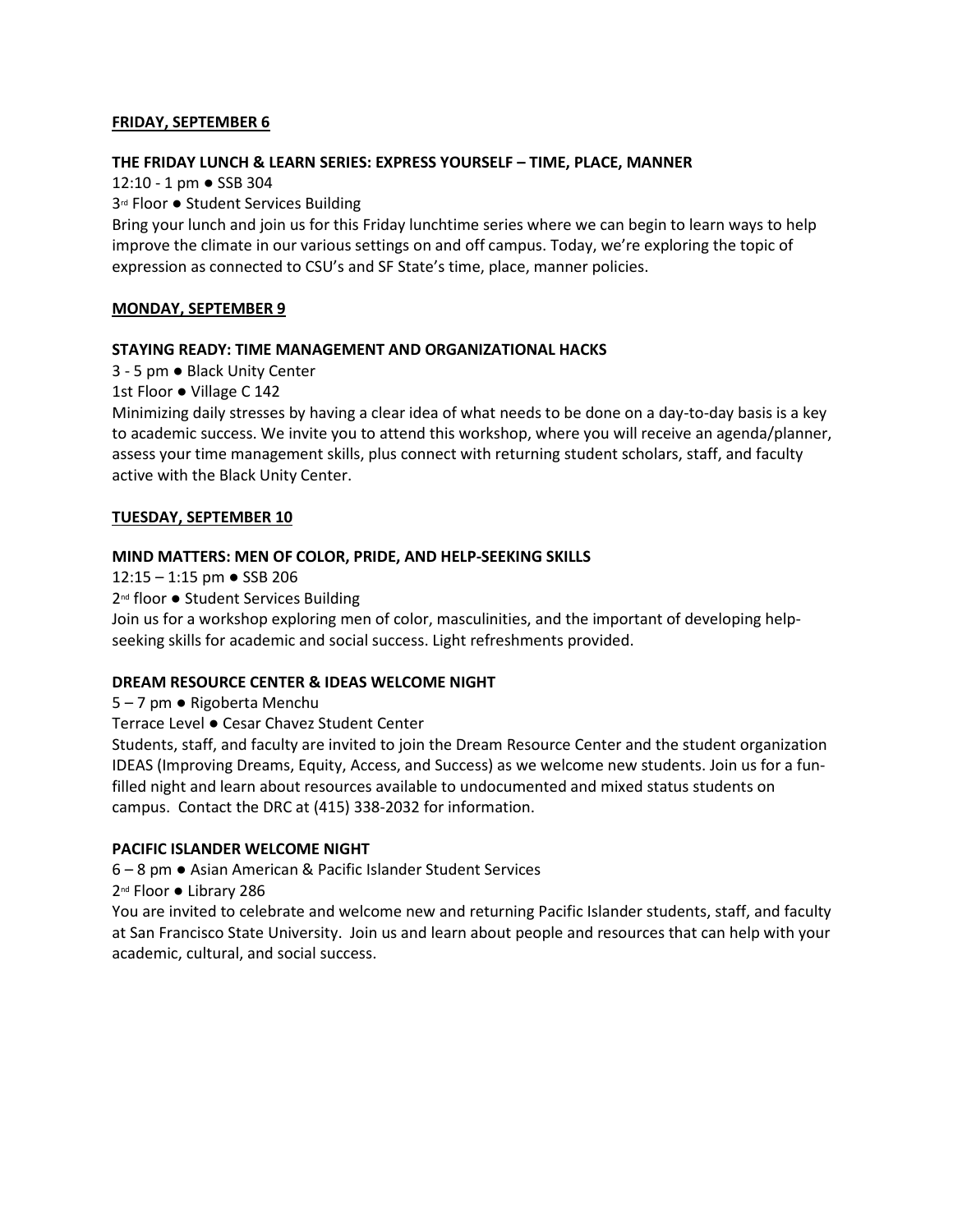### **WEDNESDAY, SEPTEMBER 11**

### **BLACK MEN'S LUNCH**

12 - 2 pm ● Richard Oakes Multicultural Center

Terrace 143 ● Cesar Chavez Student Center, T-143

This is a space of support and encouragement for our Black men scholars (and allies) at SF State. Let's network, meet, and talk with each other about issues relevant to academic, social, and personal success for Black men at SF State. Space is limited. Please contact Bucket Manyweather at (415) 405-4442 for information.

### **ONE-ON-ONE WITH TB**

1- 3 pm ● Black Unity Center 1st Floor ● Village C, Suite 142 All students are invited to come to the Black Unity Center to chat and enjoy 1:1 time with the new Director Tarshel Beards. Snacks provided.

# **FRIDAY, SEPTEMBER 13**

# **THE FRIDAY LUNCH & LEARN SERIES: YES MEANS YES – AFFIRMATIVE CONSENT**

12:10 - 1 pm ● SSB 304

3<sup>rd</sup> Floor ● Student Services Building

Bring your lunch and join us for this Friday lunchtime series where we can begin to learn ways to help improve the climate in our various settings on and off campus. Today, we're exploring the topic of affirmative consent and sexual relationships.

# **MONDAY, SEPTEMBER 16**

# **CAMPUS CONVERSATIONS: CAMPUS CLIMATE SURVEY**

3 – 4:30 pm ● Student Health Services

Join the community in a dialogue about current issues on campus. Meet returning and new staff in the Division of Equity & Community Inclusion. Learn about next steps from the campus climate survey and task force. Light refreshments provided.

# **TUESDAY, SEPTEMBER 17**

# **SCHOLARSHIP WRITING WORKSHOP**

1 – 3 pm ● Dream Resource Center

Cahill Lab ● Burk Hall Room 319

Want to apply to scholarships but don't know where to begin? Come and learn about the scholarships available to students without an immigration status and get tips on how to write personal statements. Contact the Dream Resource Center at (415) 338-2032 for information.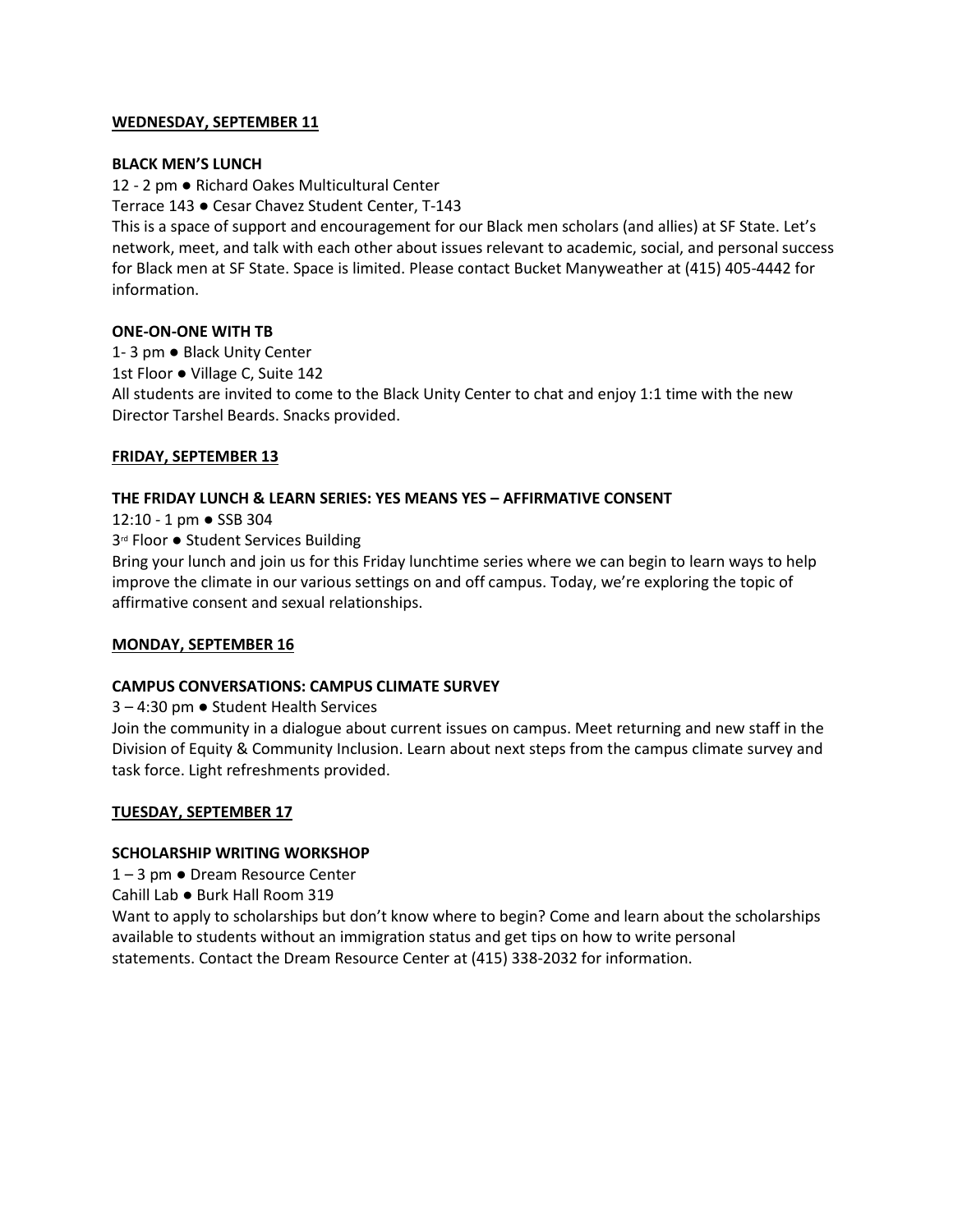### **WEDNESDAY, SEPTEMBER 18**

### **BLACK WOMEN'S LUNCH**

12 - 2 pm ● Richard Oakes Multicultural Center

Terrace 143● Cesar Chavez Student Center, T-143

In partnership with the Women's Center, the Black women's lunch brings Black women students, staff, and faculty together who are dedicated to creating spaces of joy, community and celebration as an act of resistance. Space is limited. Please contact Bucket Manyweather at (415) 405-4442 for information.

### **ONE-ON-ONE WITH TB**

1- 3 pm ● Black Unity Center

1st Floor ● Village C, Suite 142

All students are invited to come to the Black Unity Center to chat and enjoy 1:1 time with the new Director Tarshel Beards. Snacks provided.

### **HOMESICK IN SAN FRANCISCO**

2 – 3 pm ● AA&PI Student Services

1<sup>st</sup> Floor ● Ethnic Studies & Psychology, Room 100

In our first ASPIRE (Asian American & Pacific Islander Retention and Education) Chat of the semester, we welcome you to participate as we share different ways to cope with homesickness, feeling overwhelmed, and being new to SFSU. Presented as a collaboration between Asian American & Pacific Islander Student Services, College of Ethnic Studies, and Health Promotion & Wellness.

### **MONDAY, SEPTEMBER 23**

# **SCHOLARSHIP WRITING WORKSHOP**

1 – 3 pm ● Dream Resource Center

Cahill Lab ● Burk Hall Room 319

Want to apply to scholarships but don't know where to begin? Come and learn about the scholarships available to students without an immigration status and get tips on how to write personal statements. Contact the Dream Resource Center at (415) 338-2032 for information.

# **TUESDAY, SEPTEMBER 24**

# **OUR STORIES, OUR WAYS: WRITING OURSELVES INTO THE NARRATIVE**

12 – 1:15 pm ● SSB 206

2<sup>nd</sup> floor ● Student Services Building

Jump start your wellness with creative writing and memoir writing. With a variety of exercises and prompts centered on identity affirmation, get your writing flowing. You'll leave with a great start to an original fiction piece or a true story about your life. Dr. Frederick Smith, Assistant VP for Equity & Community Inclusion, and author of four novels focused on queer characters of color, facilitates.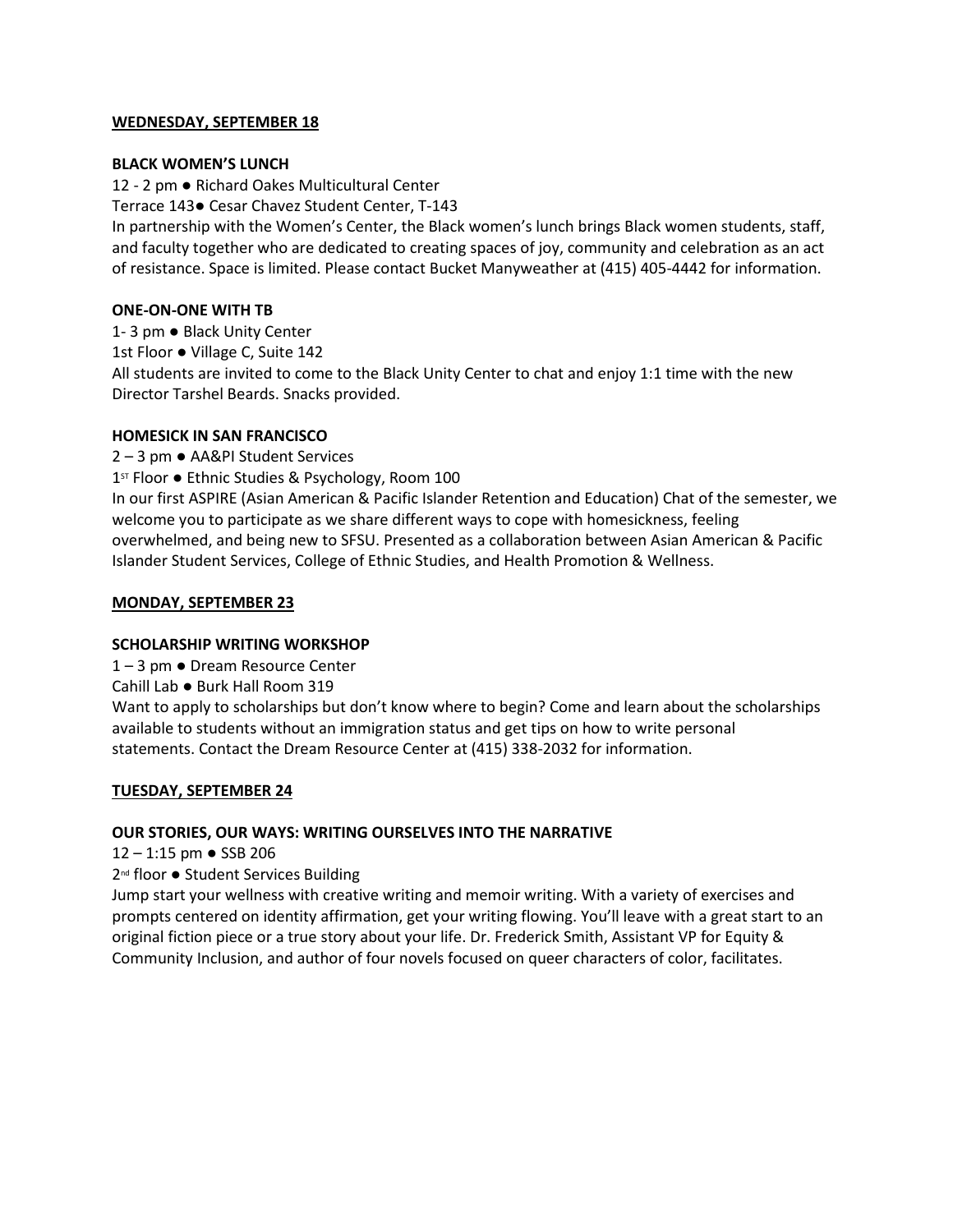# **TUESDAY, SEPTEMBER 24**

### **BLACKFLIX:** *Souls of Black Girls: The Image of Women of Color in the Media*

2 - 3:30 pm ● Black Unity Center 1st Floor ● Village C 142 *The Souls of Black Girls* explores how media images of beauty affect and undercut the self-esteem of Black women. Discussion to follow. Directed by Daphne Valerius, 2008, 52 minutes.

### **WEDNESDAY, SEPTEMBER 25**

### **ROSH HASHANNA TABLING (JEWISH NEW YEAR)**

11 am - 1 pm ● The Quad Outside Cesar Chavez Student Center Stop by to learn about the Jewish New Year and connect to resources for Jewish students and allies to celebrate in San Francisco.

### **BLACK QUEER LUNCH**

12 - 2 pm ● Richard Oakes Multicultural Center Terrace 143 ● Cesar Chavez Student Center, T-143 This event is designed to provide support and build community among Black queer and trans siblings, as well as provide a space to discuss issues affecting the broader queer communities. Space is limited. Please contact Bucket Manyweather at (415) 405-4442 for information.

### **BUILDING A QUEER AA&PI COMMUNITY\***

1 – 2 pm ● AA&PI Student Services 1<sup>st</sup> Floor ● Ethnic Studies & Psychology, Room 100 In this ASPIRE Chat, we continue dialogue about our experiences as LGBTQ+ Asian Americans and/or Pacific Islanders.

# **WEDNESDAY, SEPTEMBER 25**

### **ONE-ON-ONE WITH TB**

1- 3 pm ● Black Unity Center

1st Floor ● Village C, Suite 142

All students are invited to come to the Black Unity Center to chat and enjoy 1:1 time with the new Director Tarshel Beards. Snacks provided.

### **ADVISING 101**

3 – 4 pm ● Dream Resource Center, SSB, Suite 206

2<sup>nd</sup> Floor ● Student Services Building

Speaker: Gregory Mitchell, Academic Counselor | Retention Specialist

First-year students are invited to come learn how advising at SFSU works, how to locate academic support services, and to explore the basics of navigating for a successful academic life. Contact the Dream Resource Center at (415) 338-2032 for information.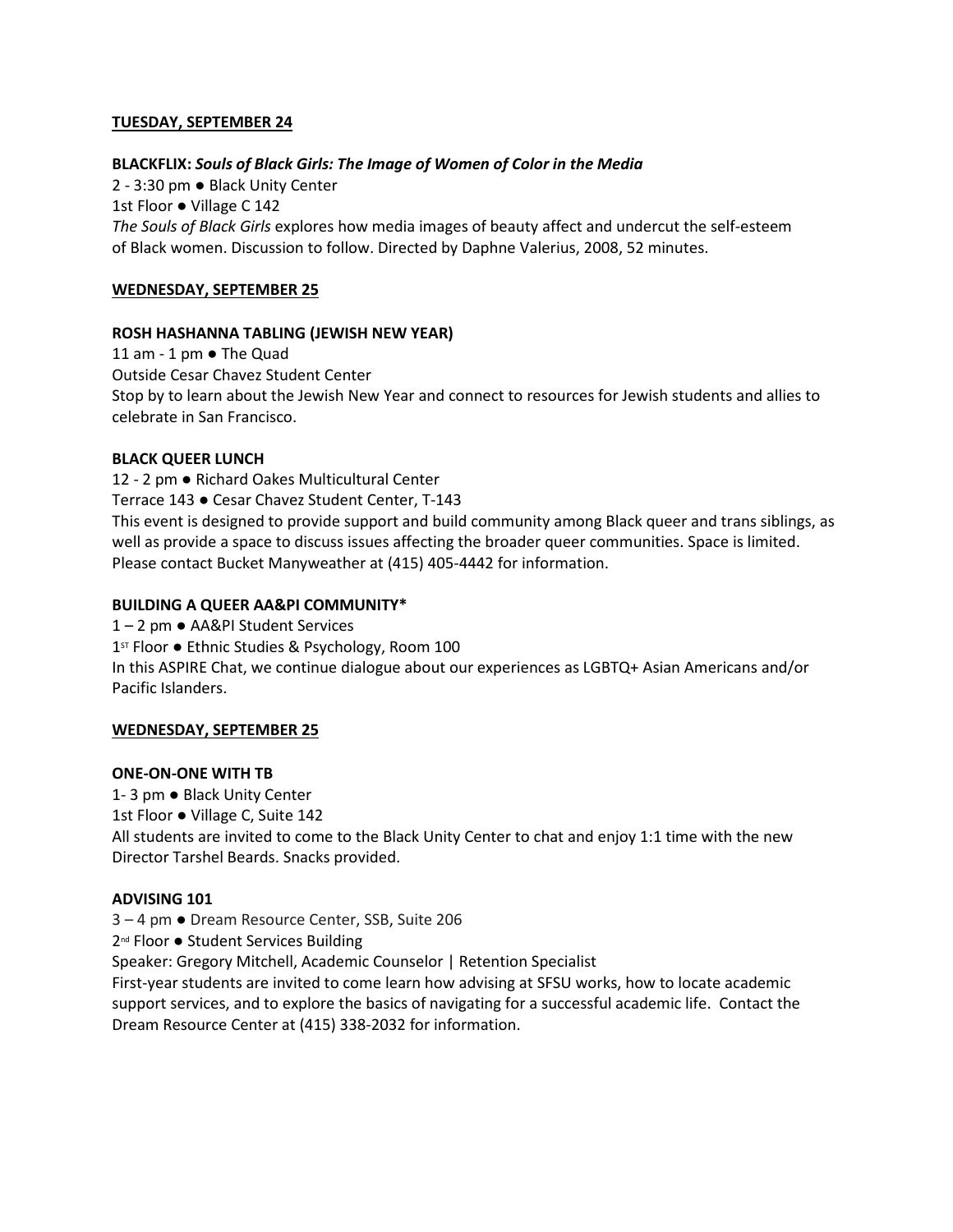# **OCTOBER**

# **TUESDAY, OCTOBER 1**

# **FINANCIAL AID LITERACY WORKSHOP**

# 1 - 3 pm ● Library, Room 244

If you've received federal, state, and college aid but still find yourself having to fill the gap between what your financial aid covers and what you owe, come to this workshop in the Black Unity Center led by Tracie Hunter, Director of Office of Student Financial Aid (OSFA). OSFA has the overall responsibility of administering federal and state financial aid and scholarships for SF State. Presented by the Black Unity Center.

# **MIND MATTERS: WOMXN & FEMMES OF COLOR AND PHYSICAL WELLNESS**

 $3 - 4$  pm  $\bullet$  SSB 206

2<sup>nd</sup> floor ● Student Services Building

Brittney Justice Holloman, Fitness & Wellness Coordinator at Mashouf Wellness Center, discusses the ways in which womxn & femmes of color can connect to physical and mental wellness practices that work best for their lives and schedules at SF State and beyond.

# **WEDNESDAY, OCTOBER 2**

# **UNDOCUALLY TRAINING**

# 9 am – 12 noon ● Library, Room 244

These trainings are designed to guide SF State administrators, faculty and staff in identifying tools to support the undocumented student population in their respective roles. Participants will receive an overview of recent legislation and ways to support undocumented students' challenges while hearing the stories of current SF State students. Those attending will be given information about resources available for current and prospective undocumented students. Space is limited, so interested staff and faculty members are asked to register in advance at [http://bit.ly/undocuallyfall19.](http://bit.ly/undocuallyfall19)

# **SCHOLAR PLATICAS CON PROFES**

12 - 2 pm ● SSB 206

# 2<sup>nd</sup> Floor ● Student Services Building

Cuentos (stories/storytelling) are important within Latinx communities. With this program series, we'll hear stories of how some of our Latinx staff and faculty got to their present-day positions in life? From academics, to family, to romance, and more... join fellow Latinx SF State students, staff, and faculty scholars as we share our wealth of knowledge with each other. Come and go as your schedule permits. Refreshments provided.

# **ONE-ON-ONE WITH TB**

1- 3 pm ● Black Unity Center 1st Floor ● Village C, Suite 142 All students are invited to come to the Black Unity Center to chat and enjoy 1:1 time with the new Director Tarshel Beards. Snacks provided.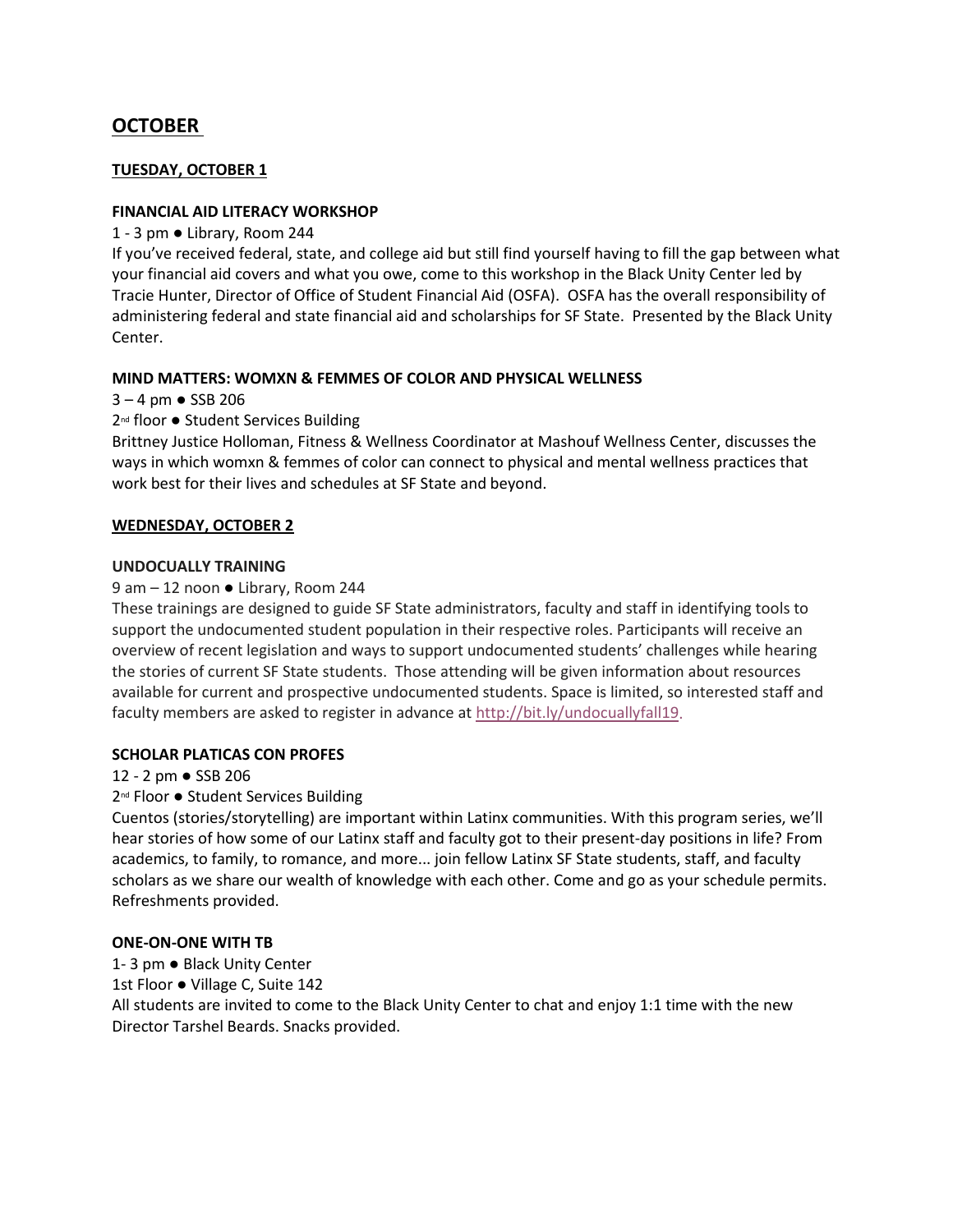### **WEDNESDAY, OCTOBER 2**

### **INDY VISIONS: THE FEELING OF BEING WATCHED**

3 – 4:30 pm ● Student Health Services

This award-winning documentary weaves the personal and political experiences of Arab American communities who discover they are under blanket surveillance in their neighborhoods and professional lives. Directed by Assia Boundaoui, 2018, 87 minutes.

# **THURSDAY, OCTOBER 3**

### **SCHOLARSHIP WRITING**

2 – 3 PM ● Asian American &Pacific Islander Student Services

1<sup>st</sup> Floor ● Ethnic Studies & Psychology, Room 100

As an Asian American and Native American Pacific Islander-Serving Institution (AANAPISI), some of our SFSU students are eligible to apply for the AANAPISI scholarship that ranges from one-time \$2500 awards to multi-year \$5000 awards. Applications open from September to November 2019 – stop by this ASPIRE Chat to see if you are eligible and join us in our writing

session! <https://apiascholars.org/scholarship/aanapisi-scholarship/>

# **INDY VISIONS: WHITE RIGHT – MEETING THE ENEMY**

3:15 – 4:30 pm ● Student Health Services

Acclaimed Muslim filmmaker Deeyah Khan interrogates the personal and political motivations behind the resurgence of far-right extremism and anti-Muslim propaganda in the U.S. Directed by Deeyah Khan, 2017, 55 minutes.

# **MONDAY, OCTOBER 7 – SATURDAY, OCTOBER 12**

# **50TH ANNIVERSARY – COLLEGE OF ETHNIC STUDIES CONFERENCE & GALA**

Terrace Level ● Jack Adams Hall in Cesar Chavez Student Center

The College of Ethnic Studies has been organizing a series of events to commemorate the 1968-1969 student-led strikes. This week of events highlights the social justice movements that gave birth to and continue to support the principles upon which the College stands, and to promote the further development of the field of Ethnic Studies. The opening event was on November 8-10, 2018. The culminating events will take place on October 7-12, 2019. Those two times mark the beginning of the BSU/TWLF student-led strike and the creation of the

College. Visit <https://ethnicstudies.sfsu.edu/50th> for event schedule for events presented by the College of Ethnic Studies.

# **TUESDAY, OCTOBER 8**

### **YOM KIPPUR TABLING**

11 am - 1 pm ● The Quad Outside Cesar Chavez Student Center Join us in the act of self-reflection, learn more about Yom Kippur, and connect to resources for Jewish students and allies to celebrate in the city.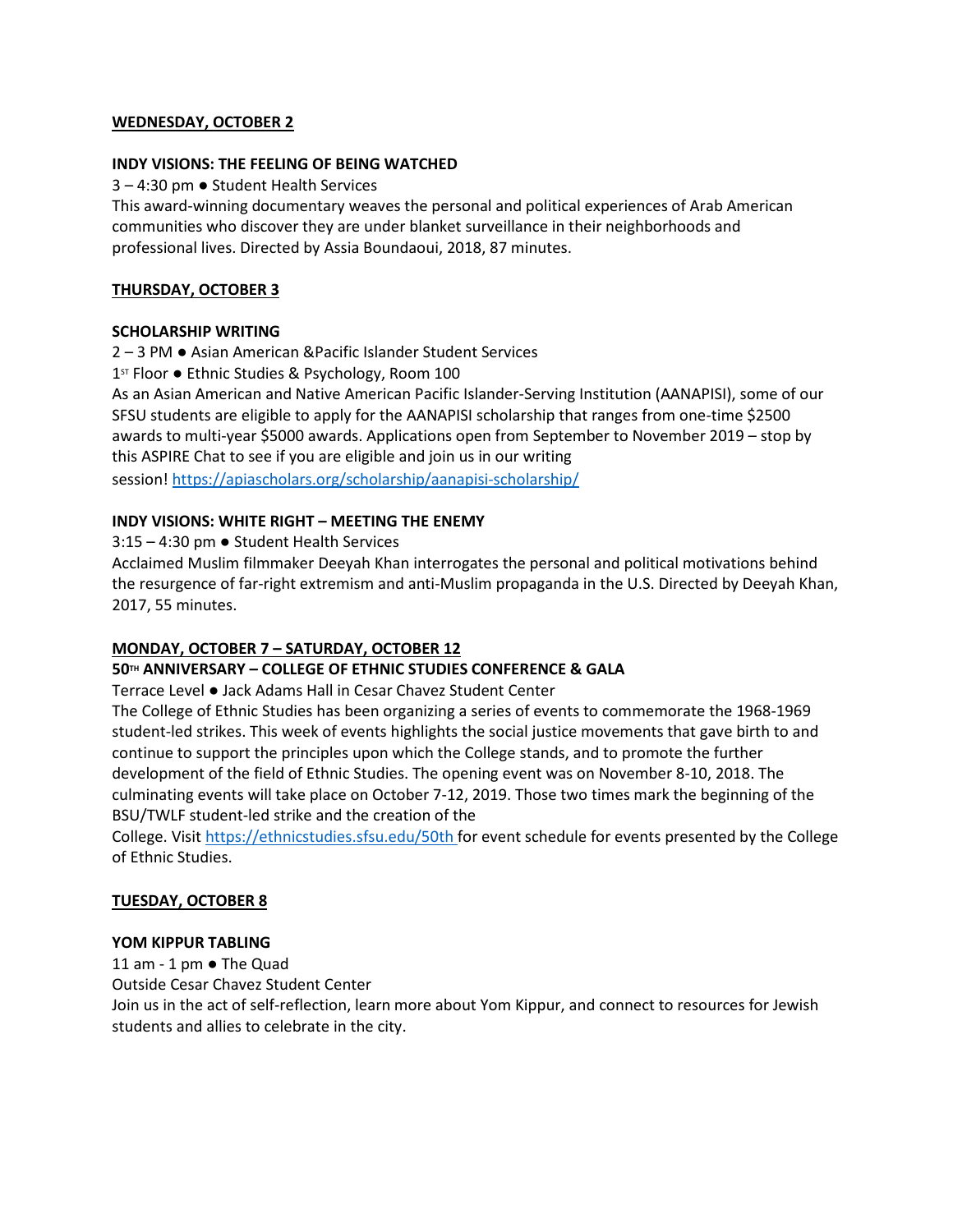# **TUESDAY, OCTOBER 8**

### **WRITING PERSONAL STATEMENTS**

12 – 1:15 pm ● SSB 206

2<sup>nd</sup> floor ● Student Services Building

The personal statement, whether it's for graduate school, scholarships, or career opportunities, is an important, but often procrastinated, step in application processes. Let's explore how to write your best statement, inclusive of your identities and life experiences. Dr. Frederick Smith, Assistant VP for Equity & Community Inclusion, facilitates.

# **CAMPUS CONVERSATIONS: INTERFAITH & INTERCULTURAL ISSUES**

3 – 4:30 pm ● Student Health Services

Join the community in a dialogue about current issues on campus. Meet returning and new staff in the Division of Equity & Community Inclusion. Learn about next steps from the campus climate survey and the status of interfaith & intercultural programs at SF State. Light refreshments provided.

# **WEDNESDAY, OCTOBER 9**

### **ONE-ON-ONE WITH TB**

1- 3 pm ● Black Unity Center 1st Floor ● Village C, Suite 142 All students are invited to come to the Black Unity Center to chat and enjoy 1:1 time with the new Director Tarshel Beards. Snacks provided.

# **THURSDAY, OCTOBER 10**

# **NATIONAL COMING OUT DAY: CANDY, CONVO, & COMMUNITY**

12 – 2 pm ● Division of Equity & Community Inclusion

1<sup>st</sup> Floor ● Village C, Room 140

National Coming Out Day is held October 11 yearly as a day to celebrate the bravery of people who choose to come out, live publicly, or are developing the courage to be in their skin as members of the LGBTQ+ community. Stop by the Division of Equity & Community Inclusion office for candy packs and other giveaways, plus a chance to meet others on campus who are part of or who support the queer community.

### **FILM SCREENING:** *CHINATOWN RISING*

6 – 8 pm ● Student Life & Events Center

1st Floor ● Annex I

Join us for *Chinatown Rising*, which is a love letter to San Francisco's vibrant Chinatown. Weaving together never-before-seen archival footage and photographs, the film chronicles key Chinatown community leaders who started an activist movement during the 1960s, and foregrounds today's battles for social justice and equality. Directed by Harry Chuck and Josh Chuck, 2019, 112 minutes. Presented by Asian American & Pacific Islander Student Services and Asian American Studies.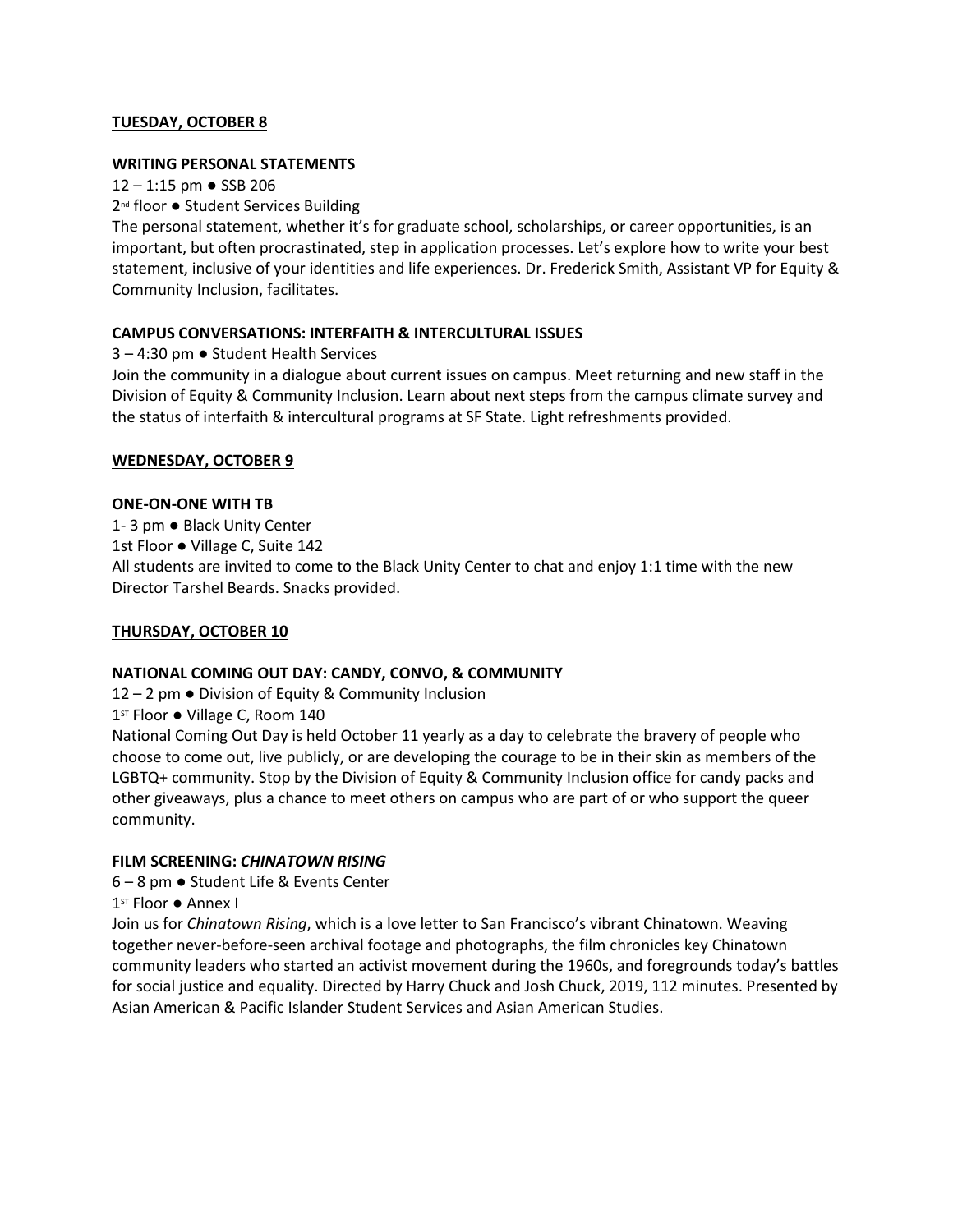### **FRIDAY, OCTOBER 11**

#### **THE FRIDAY LUNCH & LEARN SERIES: PRONOUNS**

12:10 - 1 pm ● SSB 304

3<sup>rd</sup> Floor ● Student Services Building

Bring your lunch and join us for this Friday lunchtime series where we can begin to learn ways to help improve the climate in our various settings on and off campus. Today, we're exploring the importance of pronouns and how they connect to providing a safe space for people across the gender identity and gender expression spectrum.

### **MONDAY, OCTOBER 14**

#### **SCHOLARSHIP WORKSHOP**

#### 1 - 3 pm ● Library, Room 222

You still have many financial options! If you've received federal, state, and college aid but still find yourself having to fill the gap between what your financial aid covers and what you owe your school, come to this workshop! Led by Jimmie Wilder, Associate Director of The Office of Student Financial Aid (OSFA), we strive to support students throughout the financial aid process. OSFA has the overall responsibility of administering federal and state financial aid and scholarships for San Francisco State University. Presented by the Black Unity Center.

# **MONDAY, OCTOBER 14 – FRIDAY, OCTOBER 18**

#### **SUKKOT**

### 10 am - 2 pm ● The Lawn

### Outside Cesar Chavez Student Center

Sukkot is one of the biblically based pilgrimage holidays. It is an agricultural festival that originally was considered a thanksgiving for the fruit harvest. Sukkahs are hut-like structures that the Jews lived in during the 40 years of travel through the wilderness after the exodus from Egypt. As a temporary dwelling, the sukkah also represents the fact that all existence is fragile, and therefore Sukkot is a time to appreciate the shelter of our homes and our bodies.

### **TUESDAY, OCTOBER 15**

### **FILM SCREENING:** *LOVE BOAT TAIWAN*

#### TBD ● AA&PI Student Services, Asian American Studies

Join us to watch *Love Boat Taiwan*, a feature-length documentary from CAAMFest37 Spotlight Honoree and Professor Valerie Soe, which looks into of one of the longest running summer programs in the world. The film revisits the program's participants and explores the history and popularity of this wellknown program, sponsored by the Taiwanese government, which takes place every summer in Taiwan. Directed by Valerie Soe, 2019, 63 minutes. Contact Asian American & Pacific Islander Student Services for time and location information at (415) 405-4441 or visit Village C, Suite 141.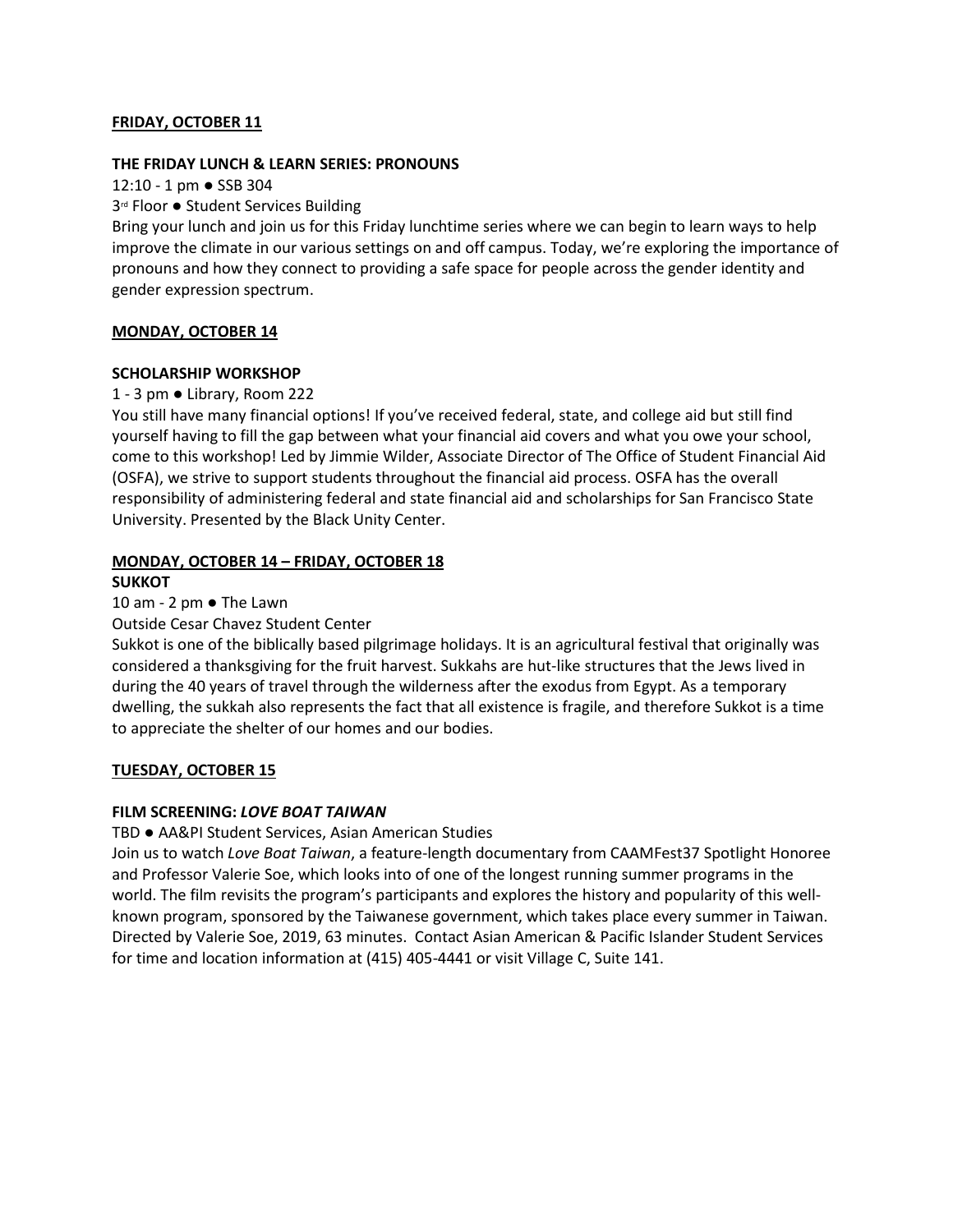### **WEDNESDAY, OCTOBER 16**

### **BLACKFLIX:** *BLACK IS... BLACK AIN'T*

12:30 - 2:30 pm ● Black Unity Center 1st Floor ● Village C, Suite 142 *Black is... Black Ain't* is an award-winning feature-length documentary, and explores the multiplicity of Black identity. Film followed by discussion. Directed by Marlon Riggs, 1995, 87 mins.

### **ONE-ON-ONE WITH TB**

1- 3 pm ● Black Unity Center 1st Floor ● Village C, Suite 142 All students are invited to come to the Black Unity Center to chat and enjoy 1:1 time with the new Director Tarshel Beards. Snacks provided.

# **FRIDAY, OCTOBER 18**

### **THE FRIDAY LUNCH & LEARN SERIES: MICROAGGRESSIONS 101**

12:10 - 1 pm ● SSB 304

3<sup>rd</sup> Floor ● Student Services Building

Bring your lunch and join us for this Friday lunchtime series where we can begin to learn ways to help improve the climate in our various settings on and off campus. Today, we're exploring the topic of microaggressions and how everyday words and interactions can impact people of marginalized and minoritized communities.

# **MONDAY, OCTOBER 21 - SATURDAY, OCTOBER 26**

# **UNDOCUWEEK, PRESENTED BY THE DREAM RESOURCE CENTER**

Join us for a week-long series highlighting the stories, challenges, and triumphs of people who are undocumented in the U.S. and at SF State. For specific events and dates during this week, contact the Dream Resource Center by visiting Student Services Building, Suite 206, or contacting [drc@sfsu.edu](mailto:drc@sfsu.edu) or (415) 338-2032.

# **TUESDAY, OCTOBER 22**

# **SIMCHAT TORAH TABLING**

11 am - 1 pm ● The Quad

Outside Cesar Chavez Student Center

This holiday is characterized by utterly unbridled joy, which reaches its climax on Simchat Torah, when we celebrate the conclusion—and restart—of the annual Torah-reading cycle. Students will reflect on what it means to start over, and how they are employing self-care to bring themselves joy.

# **MIND MATTERS: MEN OF COLOR, PRIDE, AND HELP-SEEKING SKILLS**

3 - 4 pm ● SSB 206

2<sup>nd</sup> floor ● Student Services Building

Join us for a workshop exploring men of color, masculinities, and the important of developing helpseeking skills for academic and social success. Today, we'll check in with each other about our academic, social, and personal successes and challenges so far at SF State. Light refreshments provided.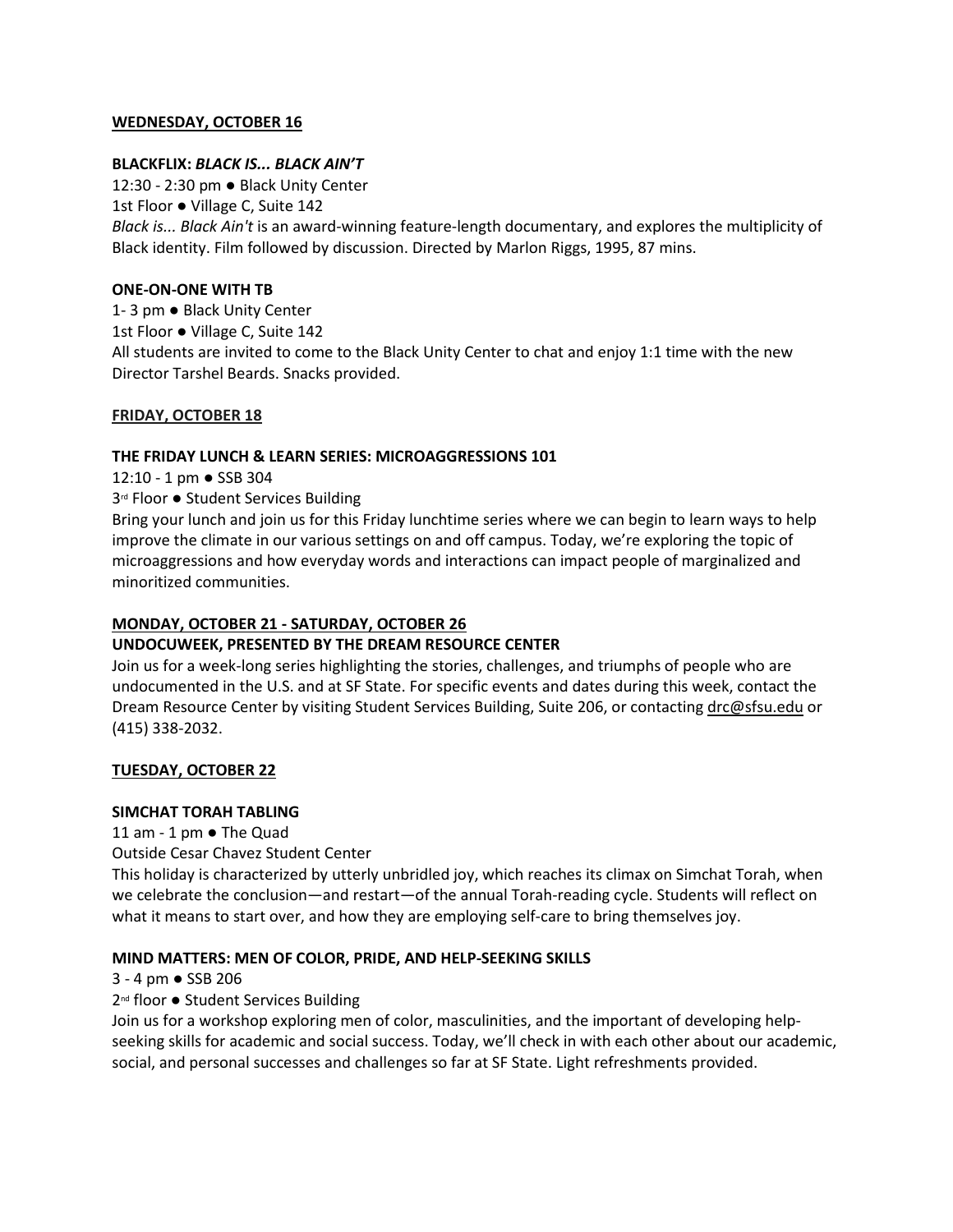### **WEDNESDAY, OCTOBER 23**

### **FILIPINX HERITAGE MONTH SPEAKER**

11 – 12:30 pm ● AA&PI Student Services Join us as we commemorate Filipinx Heritage Month with a keynote speaker. Please contact Asian American and Pacific Islander Student Services at (415) 405-4441, or visit us at Village C Suite 141, for specific speaker, location, and topic.

### **ONE-ON-ONE WITH TB**

1- 3 pm ● Black Unity Center 1st Floor ● Village C, Suite 142 All students are invited to come to the Black Unity Center to chat and enjoy 1:1 time with the new Director Tarshel Beards. Snacks provided.

# **THURSDAY, OCTOBER 31**

# **HALLOWEEN MIXER & COSTUME CONVERSATION**

12:30 - 5 pm ● Black Unity Center

1st Floor ● Village C, Suite 142

Show up in costume (or not) and join in community at the Black Unity Center all day! Let's talk about how you express yourself (or choose not to) on this day, and also discuss how "dressing up" can be both celebratory and hurtful to various communities and identities.

# **NOVEMBER 2019**

# **MONDAY, NOVEMBER 4**

### **TIME MANAGEMENT**

3 – 4 pm ● Asian American & Pacific Islander Student Services 1<sup>st</sup> Floor ● Ethnic Studies & Psychology 100 Join us as we talk about what it means to be a successful student, practice mindfulness, and still have time to take care of what we need / each other.

# **TUESDAY, NOVEMBER 5**

# **MIND MATTERS: WOMXN & FEMMES OF COLOR AND PHYSICAL WELLNESS**

3 – 4 pm ● SSB 206

2<sup>nd</sup> floor ● Student Services Building

Brittney Justice Holloman, Fitness & Wellness Coordinator at Mashouf Wellness Center, discusses the ways in which womxn & femmes of color can connect to physical and mental wellness practices that work best for their lives and schedules at SF State and beyond.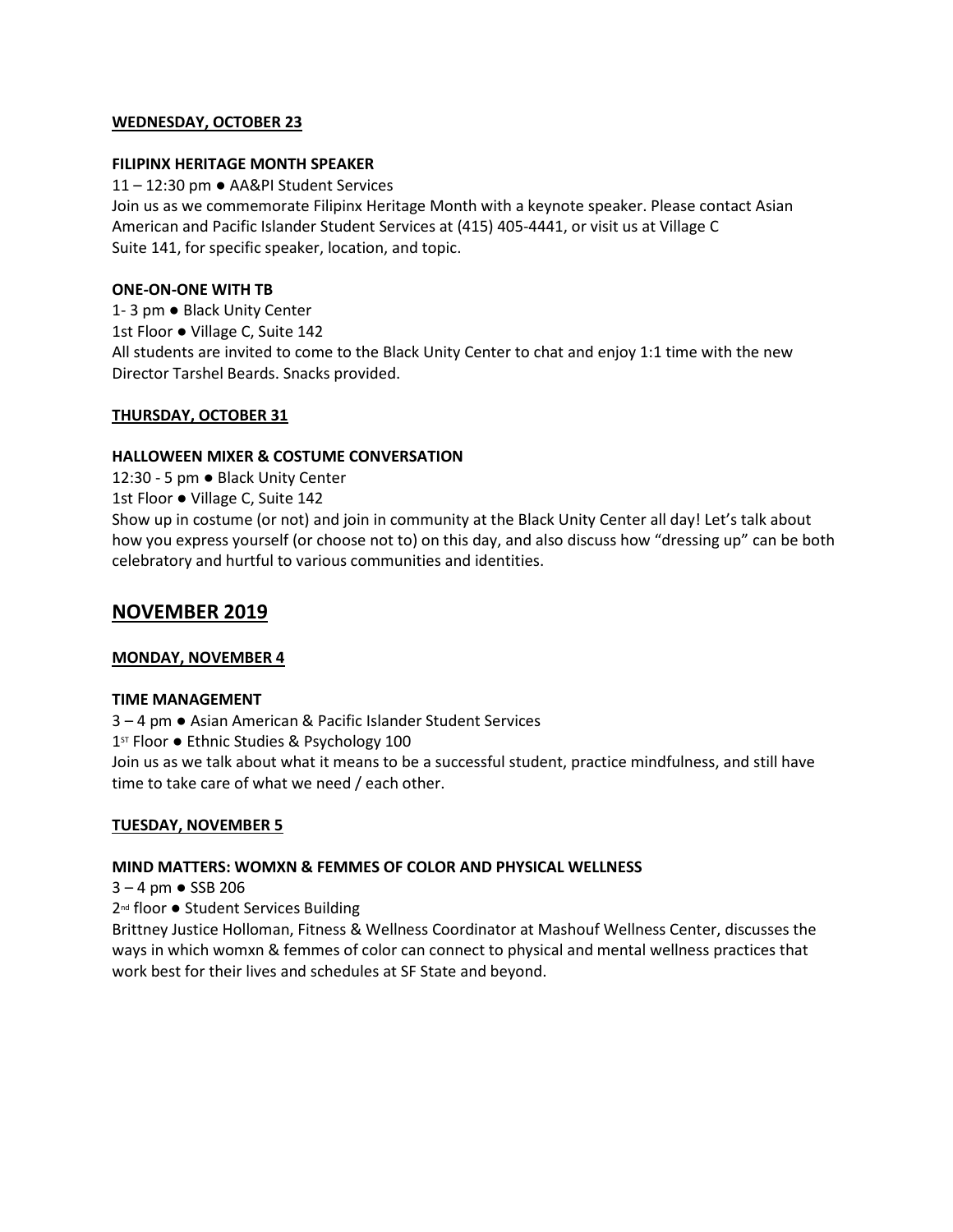### **WEDNESDAY, NOVEMBER 6**

### **SCHOLAR PLATICAS CON PROFES**

12 - 2 pm ● SSB 206 2<sup>nd</sup> Floor ● Student Services Building

Cuentos (stories/storytelling) are important within Latinx communities. With this program series, we'll hear stories of how some of our Latinx staff and faculty got to their present-day positions in life? From academics, to family, to romance, and more... join fellow Latinx SF State students, staff, and faculty scholars as we share our wealth of knowledge with each other. Come and go as your schedule permits. Refreshments provided.

### **ONE-ON-ONE WITH TB**

1- 3 pm ● Black Unity Center 1st Floor ● Village C, Suite 142 All students are invited to come to the Black Unity Center to chat and enjoy 1:1 time with the new Director Tarshel Beards. Snacks provided.

### **THURSDAY, NOVEMBER 7**

# **CAMPUS CONVERSATIONS: WHAT ARE YOUR CAMPUS CLIMATE EXPERIENCES THIS SEMESTER?**

3 – 4:30 pm ● Student Health Services

Join the community in a dialogue about current issues on campus. Meet returning and new staff in the Division of Equity & Community Inclusion. Learn about next steps from the campus climate survey and task force. Light refreshments provided.

# **FRIDAY, NOVEMBER 8**

### **THE FRIDAY LUNCH & LEARN SERIES: IMPLICIT BIAS**

12:10 - 1 pm ● SSB 304

3<sup>rd</sup> Floor ● Student Services Building

Bring your lunch and join us for this Friday lunchtime series where we can begin to learn ways to help improve the climate in our various settings on and off campus. Today, we're exploring the topic of implicit bias and how our unspoken assumptions about people different from us can impact our relationships, practices and policies.

# **TUESDAY, NOVEMBER 12**

### **CAREER AS COMMUNITY**

1 – 2 pm ● Asian American & Pacific Islander Student Services (ASPIRE space)

1<sup>st</sup> Floor ● Ethnic Studies & Psychology 100

This ASPIRE Chat will focus on the connections between our families and goals to identify key supportive networks in moving towards our careers. Presented by Asian American & Pacific Islander Student Services and Career Services & Leadership Development.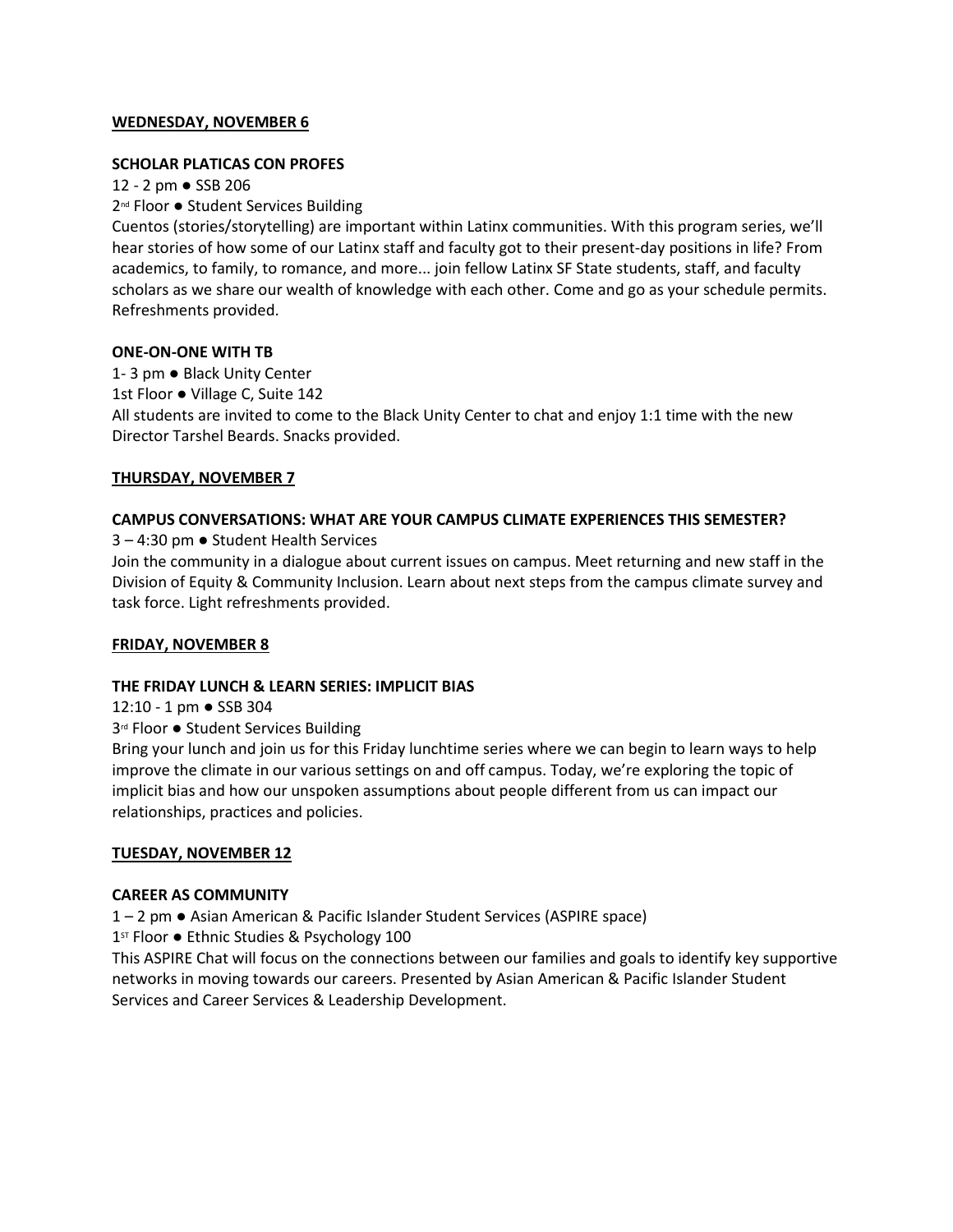# **TUESDAY, NOVEMBER 12**

### **ONE-ON-ONE WITH TB**

1- 3 pm ● Black Unity Center 1st Floor ● Village C, Suite 142 All students are invited to come to the Black Unity Center to chat and enjoy 1:1 time with the new Director Tarshel Beards. Snacks provided.

# **FRIDAY, NOVEMBER 15**

# **THE FRIDAY LUNCH & LEARN SERIES: MASCULINITIES – WHAT'S HEALTHY? WHAT'S FRAGILE?**

12:10 - 1 pm ● SSB 206

2<sup>nd</sup> Floor ● Student Services Building

Bring your lunch and join us for this Friday lunchtime series where we can begin to learn ways to help improve the climate in our various settings on and off campus. Today, we're exploring the topic of masculinities and how healthy and fragile expressions impact our communities.

### **MONDAY, NOVEMBER 18 – FRIDAY, NOVEMBER 22**

### **INTERNATIONAL EDUCATION WEEK**

This year's International Education Week events are presented by the Division of International Education. From study abroad opportunities to new friendships and dialogue partners, you will find ways to connect with the world inside and outside of SF State. Contact International Education at (415) 338-1293 or visi[t http://oip.sfsu.edu/iew/calendar.](http://oip.sfsu.edu/iew/calendar)

### **MONDAY, NOVEMBER 18**

### **BEING MIXED RACE**

1 – 2 pm ● Asian American &Pacific Islander Student Services

1<sup>st</sup> Floor . Ethnic Studies & Psychology, Room 100

In this ASPIRE Chat, we hope to help create a space for mixed-race students to exist and share our experiences as mixed Asian Americans and/or Pacific Islanders.

# **WEDNESDAY, NOVEMBER 20**

### **BLACKFLIX:** *I AM NOT YOUR NEGRO*

12:30 - 2:30 pm ● Black Unity Center

1st Floor ● Village C, Suite 142

Based on James Baldwin's unfinished manuscript *Remember This House,* and narrated by actor Samuel L. Jackson, the film explores the history of racism in the United States through Baldwin's reminiscences of civil rights leaders, as well as his personal observations of U.S. history. Directed by Raoul Peck, 2016, 93 minutes.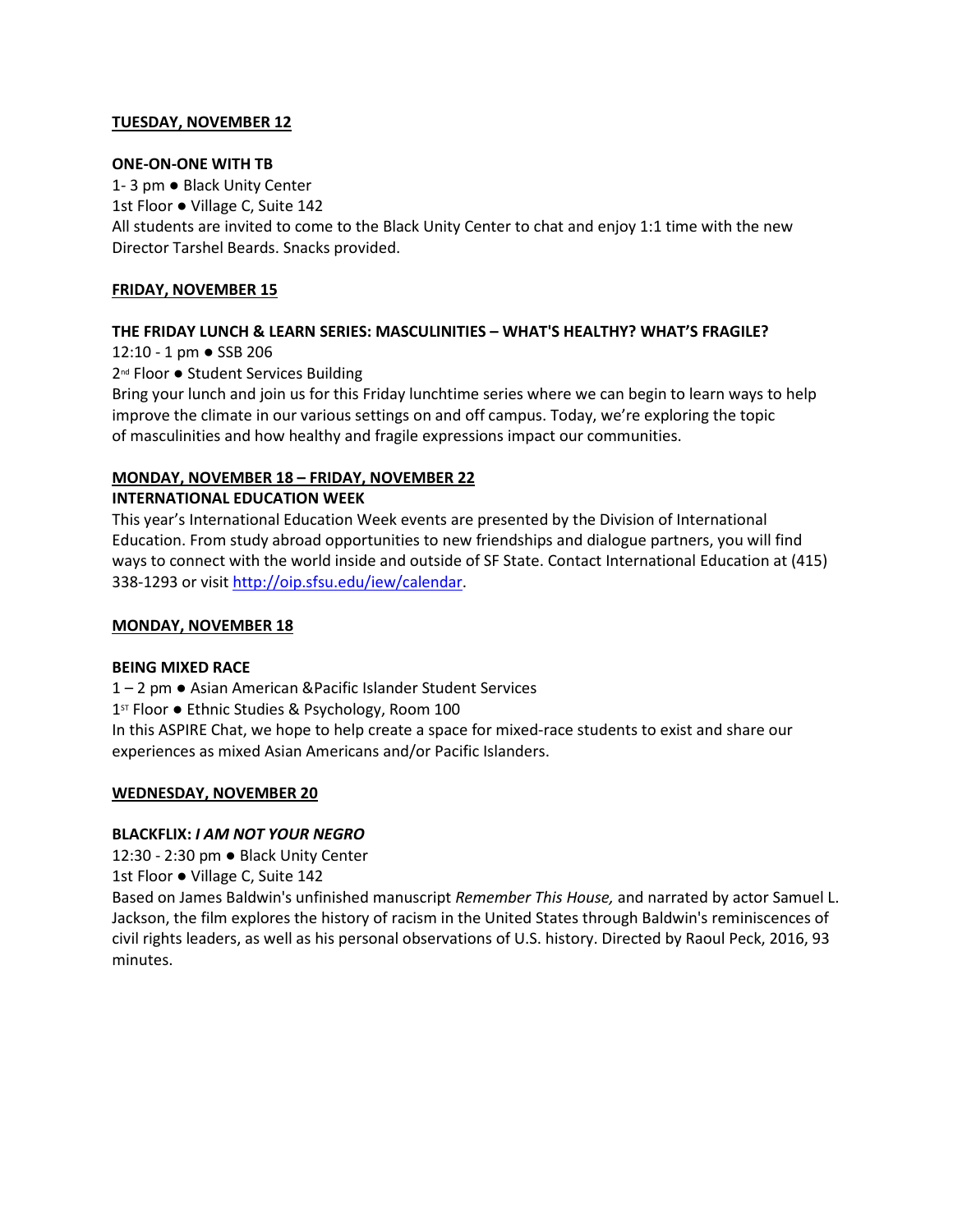### **WEDNESDAY, NOVEMBER 20**

### **SELF CARE FOR RESILIENCE**

### $1 - 2$  pm  $\bullet$

1<sup>st</sup> Floor ● Ethnic Studies & Psychology, Room 100

This ASPIRE Chat explores various self-care strategies to utilize on a daily basis to promote positive mental health and manage stress. Participants will engage in different self-care strategies and develop personal goals to managing stress. Presented by Asian American & Pacific Islander Student Services and Health Promotion & Wellness.

### **ONE-ON-ONE WITH TB**

1- 3 pm ● Black Unity Center 1st Floor ● Village C, Suite 142 All students are invited to come to the Black Unity Center to chat and enjoy 1:1 time with the new Director Tarshel Beards. Snacks provided.

# **FRIDAY, NOVEMBER 22**

### **THE FRIDAY LUNCH & LEARN SERIES: DIFFICULT SITUATIONS – WHAT DO I SAY? WHAT DO I DO?**

12:10 - 1 pm ● SSB 206

# 2<sup>nd</sup> Floor ● Student Services Building

Bring your lunch and join us for this Friday lunchtime series where we can begin to learn ways to help improve the climate in our various settings on and off campus. Today, we're exploring the topic of being a bystander or direct observer of "the isms" and how you can develop skills of what to say and what to do. Bring scenarios for the "fishbowl of questions" and we'll role play solutions together.

# **DECEMBER 2019**

# **WEDNESDAY, DECEMBER 4**

# **ONE-ON-ONE WITH TB**

1- 3 pm ● Black Unity Center 1st Floor ● Village C, Suite 142 All students are invited to come to the Black Unity Center to chat and enjoy 1:1 time with the new Director Tarshel Beards. Snacks provided.

# **PRESENTATION ZEN**

3 – 4 PM ● AA&PI Student Services 1<sup>st</sup> Floor ● Ethnic Studies & Psychology 100 In this ASPIRE Chat we will discuss ways to design and deliver powerful presentations in preparation for finals. Presented by Asian American & Pacific Islander Student Services.